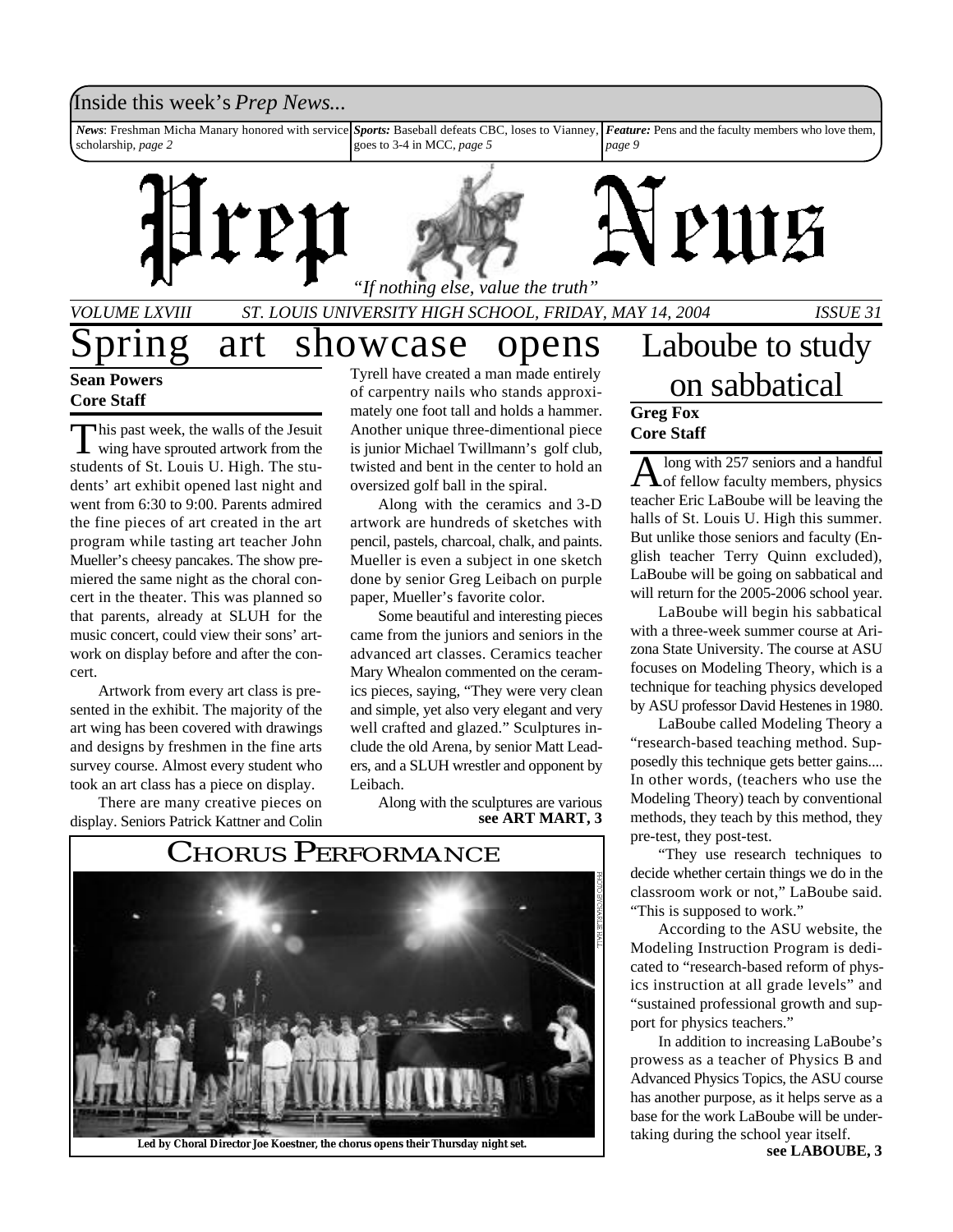# Freshman Manary receives service awar

### **Timo Kim Core Staff**

The International Leadership<br>Network (ILN) "recognizes student he International Leadership leaders for their positive achievements and encourages them to further develop and use their talents to be good role models and mentors" through the Young Achievers program. This program has chapters in cities all over the country, including St. Louis.

This year, the St. Louis chapter of the Young Achievers program selected freshman Micah Manary among 12 awardees in the various categories to receive the Service Award for his service to others within and outside of his community.

The ILN selects students who excel in leadership roles to receive special recognition in areas such as community service, musicianship, and leadership.

"(Manary) was distinguished by his

# Day trip planned for rock climbers

### **Andrew Mueth Reporter**

This Saturday, the St. Louis U. High<br>rock climbing club plans to have an his Saturday, the St. Louis U. High all-day climbing outing. The club, moderated by Dan See, has not had an all-day trip yet this year.

"We tried to have one in the fall, but it didn't work out," said See.

The group plans to go to Cedar Bluff, an outdoor rock climbing location in Illinois. The trip is open to anyone, member or otherwise, and See hopes to have as many people attend as possible, noting that "we still need one adult, and good weather" to solidify the existence of the event.

The club climbs every Friday at the Upper Limits climbing building in Union Station, but this will be their first event of the year to an outdoor location.

Although See expects there to be fewer climbers at the event, he is excited about "climbing a real cliff" in a "different setting" nevertheless.

outstanding work in Africa and volunteer work with the Sierra Club, the St. Louis Children's Hospital, nursing homes, and the list goes on," said Jim Eichhorst, the associate director of administration with ILN. "And from his interview, the committee determined that he was one of the best."

Manary and the other eleven awardees each received a \$1000 savings bond and a special acknowledgement along with their other certificates at the award ceremony, which was held at St. Louis University's Busch Student Center on May 2.

The selection for this award began in June 2003, when ILN began sending nomination forms out to schools, organizations, and youth groups. Administrators, moderators, and adult leaders then nominated students that they thought had remarkable accomplishments that merited this award. Nominations filtered in throughout the year with a postmark dead-

line of Dec. 15 when a committee of leaders in the private business sector, education, and the community began evaluating the nominees. In January 2004, this committee finished selecting the 438 Young Achievers and proceeded to choose 50 Medallion recipients.

"Based on the recommendation letters and student resumés, the committee selected the 50 students who they felt were outstanding," said Eichhorst.

In March, the committee held interviews with each of the 50 Medallion recipients in order to determine the 12 students who would receive the special awards. As a recipient of the service award, which is given to the students who have done the most good for the community, Manary was one of these 12 students.

**see MANARY, 4** Among Manary's most notable acts of community service is his recent work in Africa. For several weeks each month

# 3s take third in state

### **Eric Durban Reporter**

On Saturday, May 8, math department chair Tom Becvar and the Quiz Bowl team traveled to Rock Bridge H.S. in Columbia, Mo. looking to capture the 2004 Class 4 Academic Competition Championship. Competing against former Missouri State champs, the QuizBowlbills were able to come away with a 3rd place finish, their highest result in academic competition since the Quiz Bowl started at Saint Louis U. High in 1994.

After coming off a convincing district win to make it to state, the team, composed of seniors Pat Lyons, Mike Mudd, John Hook, Tim Friese, Bo Purcell, and Jake Bell as well as sophomores Timo Kim and Kyle Kloster, was looking forward to competing against the best.

In the morning the Scrabblebills competed in the round-robin preliminaries. Getting stuck with one of the toughest draws, the Jr. Bills were able to come away with a 2-1 record and a total of 830 points, which was just enough to win a tiebreaker with Kirksville and advance as the fourth and final seed into the finals.

Although the team squeaked into the finals, the preliminary rounds were quite a display of the Outburstbills' capabilities. They were able to defeat Liberty, the 2003 state champions and a perennial power.

Drawing the No. 4 seed in the finals meant that the Craniumbills would have to face a Parkway Central team that had handily defeated them in the preliminaries, 390-185. With Parkway Central basically employing a one-man operation, the Quizbowlbills were again unable to overcome the Colts, falling 365-330. That same Parkway Central came back later in the day to defeat Liberty in the finals and win the 2004 championship.

However, the Jr. Bills rebounded that afternoon to capture a third place finish with a 310-230 win over Webb City.

"Overall the team did great and we had a great time," Purcell commented.

**see QUERY, 4** While competing at the championships, the Jr. Bills faced the same subjects and rules as they had all season. Each match contains four rounds, with the first and third rounds consisting of toss-up questions in which 150 points are pos-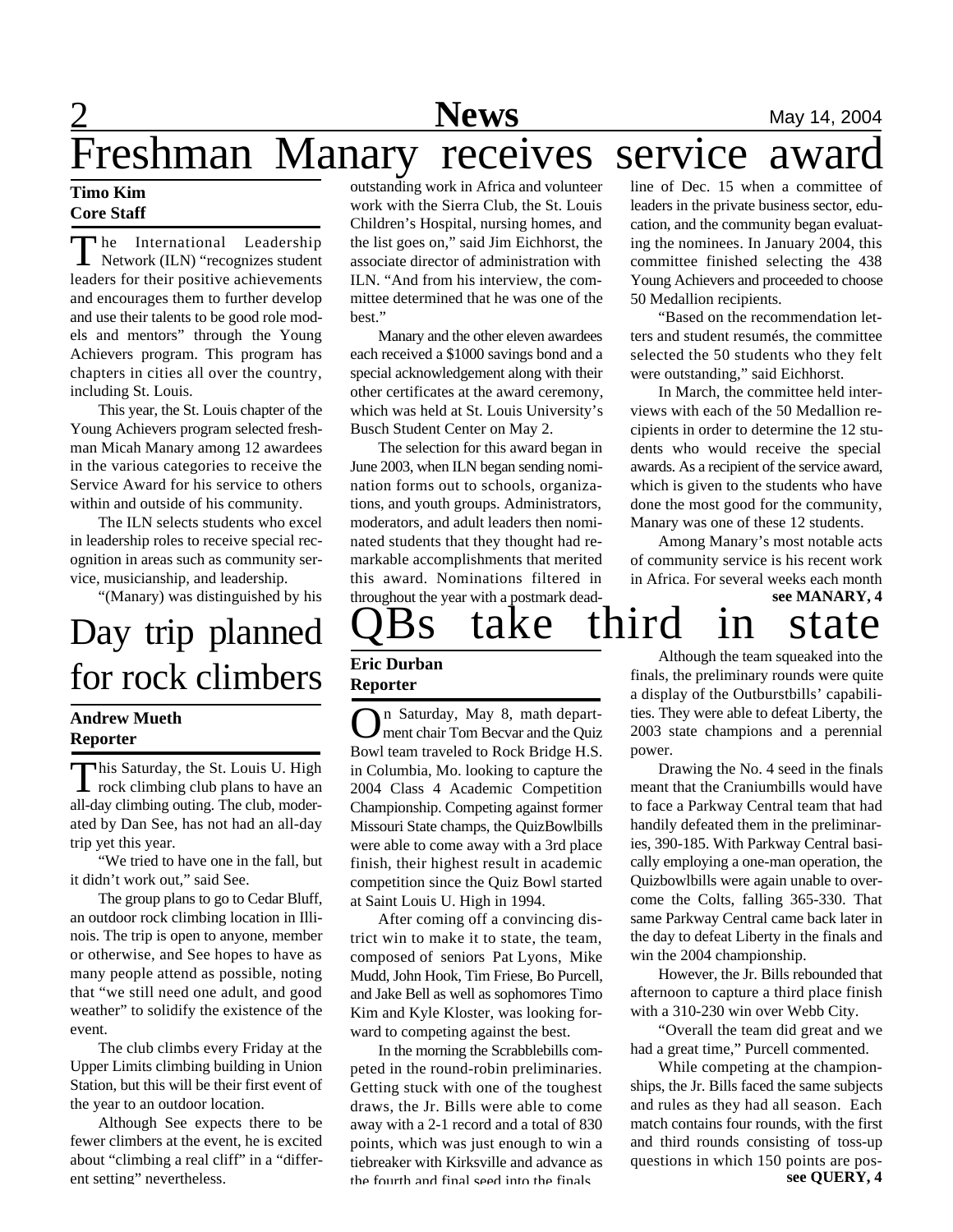# May 14, 2004 **News** 3 **Opinion**

### LETTER TO THE EDITOR Parents commend Class of 2004

#### To the Editor:

Senior Class of 2004: Four years ago, you started on a journey towards graduating from Saint Louis U. High. The road you traveled had many obstacles along the way. Sometimes you may have thought the destination would not be reached because it was too difficult. However, your perspiration, enthusiasm, and desire to complete your mission allowed you to continue.

Finally, you have achieved your goal. In a few short weeks, you will walk into Powell Symphony Hall and listen to the music and applause as you participate in commencement exercises. You will strut across the stage, receive your diploma, and be congratulated by family and friends.

Was the journey difficult? Was it worth the effort? Would you do it again?

### LABOUBE

In addition to his studies at ASU, LaBoube will help develop a web-based interactive lab project at the University of North Carolina. "The interactive labs are kind of based on (Modeling Theory)," LaBoube said. "I need this workshop before I can help the people at North Carolina develop that website."

The interactive lab website will be designed to simulate the complete lab experience. "It's supposed to simulate (a physics lab) as much as possible," said LaBoube. The lab begins with the student choosing the necessary components from a series of cabinets and assembling the experiment itself from there. Equipment available for each experiment will vary and will include, among other pieces of equipment, motion detectors and computers.

Once the experiment is assembled, the student will be able to make use of virtual lab partners. These lab partners will provide either good or bad advice as the student moves through the lab. "Some of your lab partners are really good, and some come up with ideas that aren't really good," LaBoube explained. "As you work through the lab, depending on who you take advice from, you may get through the lab in 30 minutes, but if you take advice from a bad lab partner, you've messed up."

LaBoube further explained that the web-based system is less rigid and allows for more student experimentation. The

because you can proudly say, "I graduated from SLUH." You will come to new roads in your life that again require hard work. You have been prepared to travel these roads as you

enter college and take on life's challenges. As you have realized, the effort you expend is worth the result. Use the skills that you have learned during the past four years for the rest of your life.

We believe the majority would answer yes to these questions

We're very proud of you and wish you luck as you enter college in the fall. Know that we will always be there for you.

Proud parents of a graduate from the class of 2004

P.S. Thanks to the SLUH faculty and administration that worked so hard to prepare these young men to achieve their goal. Your many hours of classroom preparation, involvement in extracurricular events, energy, and dedication to SLUH are appreciated.

ics," LaBoube explained.

Former Nerinx Hall physics and calculus teacher Michelle Perrin will be filling in for LaBoube next year. Perrin recently received her master's degree in electrical engineering. LaBoube explained that Perrin has a year off between attaining her degree and beginning her job, which happens to coincide with his absence.

### ART MART

(from 1)

Native American-styled pots and sleek modern bowls and vases.

Pieces from the 3-D design class and ceramics classes are featured along with many other art forms in the art gallery, located in the center of the Jesuit wing. Mueller said, "We have some really nice, larger ceramics pieces on display and also really nice 3-D mobiles on display this year."

Fine arts department chair Joan Bugnitz, along with the other visual art teachers and students, were preparing the hallway and gallery for the show all week long. Because Mueller's mother passed away this past week, he had been busy outside of school. According to Mueller, Bugnitz helped out a lot in his absence to make sure the show would be able to open in time. Mueller said, "I greatly appreciate her help and effort."

The art exhibit will be open during the school day until May 21 from 7:30 a.m. to 1:00 n.m. each day.

### (from 1) system is also designed to be done individually. Because the experimentation is not physically hands-on, LaBoube stressed, "It's not going to take the place of the lab experience. That's not what we had in mind at all. It will just give more lab experience."

According to LaBoube, the project will operate in a manner similar to that of the current WebAssign service used by junior physics classes. Students have been asking for web-based conceptual help since the inception of WebAssign, and the interactive lab project will fulfill this desire. "The web-based labs are something (the science department has) been looking for for a couple of years," LaBoube said.

Physics B student junior Harold Carter has mixed feelings about the possibilities of an online conceptual helper. "That seems like it may help, but, for me, it's always been the teacher in the front of the class explaining (the topics)," Carter said.

As for the necessity of the interactive labs, Carter stated, "If the teacher explains everything, I don't think there's any need for (web-based labs)."

LaBoube thinks that the interactive project will be able to help both his junior and senior physics sections. While on his sabbatical, LaBoube will be fulfilling the personal renewal component of the sabbatical by visiting various labs and observatories in the Southwest. "That will go along with the cosmology we do in Top-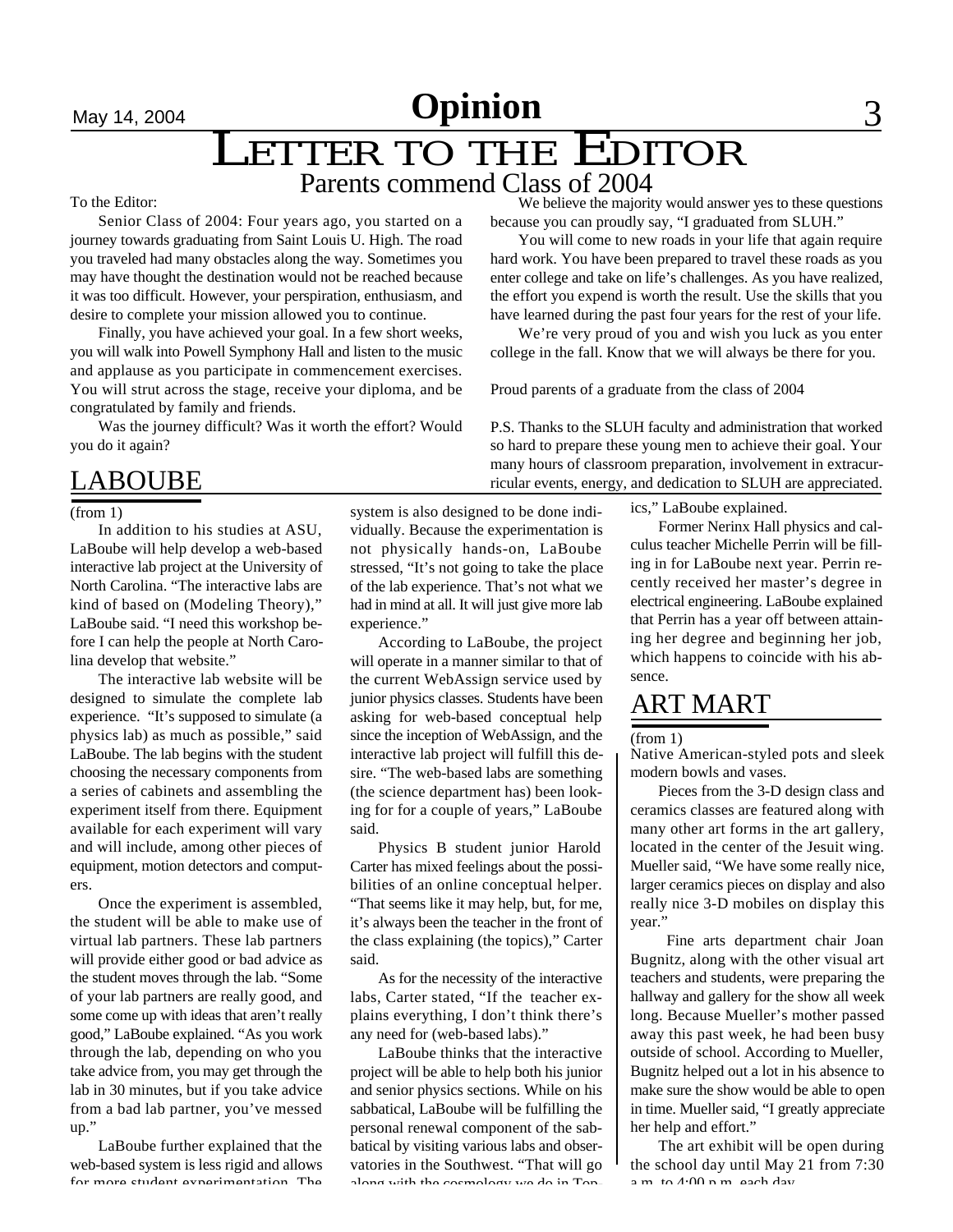### 4 **News** May 14, 2004 Committee to re-evaluate seven-period day

### **Alex Sciuto Core staff**

 $\mathbf{B}$  eginning in the next two weeks and<br>extending into the summer and next eginning in the next two weeks and school year, a committee headed by Principal Mary Schenkenberg will re-evaluate the current seven period schedule at St. Louis U. High. The committee hopes to meet at least once during the waning school year to set subsequent meeting dates for the summer.

Four years ago, SLUH replaced its six-period schedule with the current sevenperiod schedule. The last North Central Committee, which accredits SLUH through the North Central Association, proposed the seven-period day. The committee also asked that the change be evaluated after a few years.

Members of the committee have not been set in stone yet. Schenkenberg said, "We asked for someone from every de-**OUERY** 

#### $(from 2)$

sible. In the second and fourth rounds, however, bonus questions can be answered if a team correctly answers the toss-up, resulting in individual questions worth up to a maximum of 30 points. Questions in the seven subjects range from science to a possible drivers' education question.

Beginning in February, the Scrabblebills practiced twice a week to get ready for competition. The Jr. Bills' strongest subjects, according to Becvar, are math and science, with literature being a potential weak spot. Although the team has been meeting twice a week, Becvar noted that "many schools study book lists and practice for the entire year," creating an advantage, and the Jr. Bills many times rely on their "natural strengths" during competition.

Kim is confident that the team will continue its winning ways next year: "We need to focus on our weak subjects, and hopefully others will come join the team for next year."

Becvar invites all those interested in joining the Quiz Bowl team to contact him in the math office.

partment and I got people's willingness (to sit on the committee). I asked them if they would be willing to serve on it and to explain why they would be a valuable member of the committee.... I have a number of people who have agreed. I don't have somebody from every department yet." Besides teachers, Schenkenberg hopes to have at least one student on the committee.

Although all different kinds of scheduling topics will be discussed, Schenkenberg especially wants to focus on the effectiveness of the seven-period schedule. Schenkenberg said, "(The committee needs to) find out if (the sevenperiod schedule) is doing what it is intended to do (which is) open up the schedule so that more students would be able to take fine arts." Also, Schenkenberg hopes to evaluate whether 45 minutes for a class

### MANARY

#### (from 2)

since 1994, Manary's father, who is a pediatrician at St. Louis Children's Hospital, has traveled to the town of Liwonde in the Machinga province of southeastern Malawi to study the causes and effects of malnourishment in the local children. Previously, Manary had only taste-tested a type of peanut butter that could provide starving children with a complete balance of nutrients. Eventually, because of this new food, malnourished children were able to receive complete nourishment for a year for a cost of only \$2.00 per child.

This year, however, between March 15 and April 11, Manary accompanied his father to help him test the effectiveness of a type of powdered orange juice that reduced the swelling of starvation. During this time, Manary measured children's weights and heights and handed out food to the children.

Of his experience in Africa, Manary responded, "(Going to Malawi) makes you appreciate what you have here, like food and water, and you just want to share it with people who don't have food or water at all. Helping people is fun, and you get a joy out of knowing that you're helping people because you feel like you're

gives a teacher enough time to teach compared to a 50-minute or longer class. "Does the 45 minutes serve the teachers' needs as far as communicating their discipline?" Schenkenberg said.

The Instructional Council, a group comprised of department heads that discusses issues in the school, has only 45 minutes twice a week to talk about these issues. Schenkenberg said, "It's difficult to talk about those things with a great big group like the Instructional Council. We decided that . . . we could look at (scheduling issues) also with a small committee that would meet when we have a little bit more time. Our Instructional Council meetings are always running out after 45 minutes."

With more time to discuss, Schenkenberg hopes that, at the end of its meetings, the committee will make definite recommendations to the Instructional Council, faculty, and students.

really making a difference."

In addition to his service in Africa, Manary also participates in service in the St. Louis area. He volunteers at Doorways, a home for AIDS victims and for the Sierra Club, where he staffs booths at fairs in order to raise environmental awareness. Last year he organized a demonstration against racial injustice called "Walk as One" for his grade school and taught a Bible study class for neighborhood kids during the summer. At St. Louis U. High, Manary volunteers in the Team Activities for Special Kids through the SLUH CSP program and Amnesty Intenational. He also volunteers at the Family Musical Theater, which puts on musicals in order to donate the proceeds from the production to Cardinal Glennon Children's Hospital.

On the community service award, Manary said, "I know that sometimes when people do service, they go unappreciated, so I think it's great that there's an organization trying to recognize young people who do service."

Regarding the savings bond, he mused, "I have to keep it for seven years or something, so I'll probably end up using it to buy Oreos in college."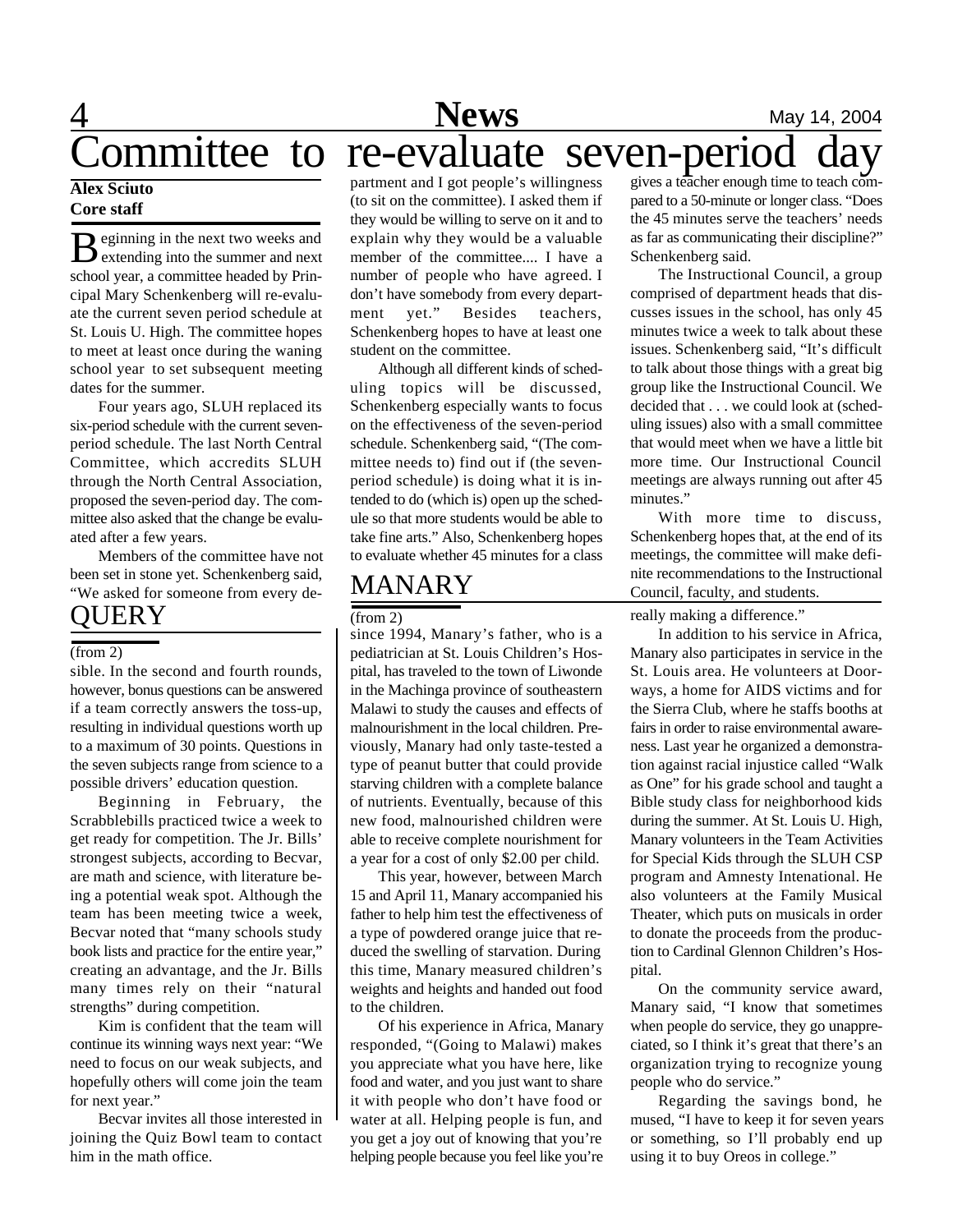### May 14, 2004 **News** 5 Basebills split four games over the wee

### **Justin Rottger Reporter**

 $A$ <sup>s</sup> the season nears its close, the St.<br>Louis U. High baseball team hopes s the season nears its close, the St. to use its last four games as needed preparation for postseason play. The schedule wraps up the season with three important conference games against CBC, Vianney, and Chaminade on three consecutive days.

Before those much-anticipated games against MCC foes, the Jr. Bills had to tie up a few loose ends and make up a pair of rainout games against Rockwood Summit and Ritenour High. Thought to be simple tasks by some, the team did not take these games lightly.

Summit, a tough opponent, met SLUH on a warm St. Louis night at Mark McGwire Field in Forest Park. A defensive breakdown in the first inning put SLUH down 5-0 early, all unearned runs for senior starter Jeff Milles.

Unfortunately, Milles only lasted 1 and 2/3 innings and gave way to senior reliever Tom Economon, who struck out the side in the third.

The relief was excellent in the contest, and senior Gordon Schweitzer showed the SLUH faithful exactly why. Schweitzer struck out seven of the ten men he faced in just 2 and 2/3 innings, giving up no hits and no runs.

However, the usually relentless SLUH offense scattered just six hits and scored only three runs in the game. Senior Joe Palumbo touched home twice as SLUH dropped only its fourth game of the year, 7-3.

The offense reared its ugly head on Saturday, though, against Ritenour. The Frozenropebills tagged the Ritenour starter for two first inning runs, one off the bat of Palumbo. Two more found their way home in the second. An explosive bottom of the fourth was in store this game. Six men crossed the plate in the inning, three of them thanks to a triple to left field by senior Tyler Aholt.

SLUH closed out lowly Ritenour in five innings, 11-1. Junior Matt Ikemeier shut down the Ritenour lineup, striking out two men and scattering two hits.

The final week of the season, cer-

tainly one that needed to produce wins for the Jr. Bills, consisted of two games against teams that SLUH had defeated once and been defeated by in two close games.

The TPXbills traveled down congested Highway 40 towards Missouri Baptist University to meet rival CBC in the second of their two-game season series. On four days' rest, Ikemeier returned to the hill and delivered a Gibson-esque

> **Singles** Ryan Morgan 16 Pat Bommarito 14 Two tied 10 **Doubles** Ryan Morgan 5 Pat Bommarito 5 Brandon Beal 4 **Triples** Tyler Aholt 3 Paul Beck 2 seven tied 1 **Home Runs** Brandon Beal 2 Three tied 1 **RBI** Ryan Morgan 16 Tyler Aholt 13 Pat Bommarito 12

performance. The offense also continued its rabble-rousing behavior, but this time they spread out their scoring, rather than doing it all in one inning.

Palumbo pulled a fastball into right field over the second baseman's head for two RBIs and an early 2-0 SLUH lead. CBC answered back with a run, but the Jr. Bills never looked back.

In the top of the fifth, SLUH tagged the Cadet starter with four runs. Junior Brendan Beal reached on an error, senior Greg Leibach laid down what was intended to be a sacrifice bunt (an error by the CBC defense allowed him to reach), and senior Paul Beck found first on another bunt misplayed by the Cadet pitcher.

With the bases loaded and one out, senior Pat Bommarito laced a fastball into the right field corner, plating all three runners and extending the lead to 5-1.

Bommarito then scored on a double by junior Ryan Johnson. Palumbo, looking to be an insurance salesman, drove in his third run of the game and later scored, making the deficit even larger for the Cadets. Junior Ryan Morgan closed out the game as SLUH swept the season series with CBC and walked away from West County with an 8-1 win.

The Jr. Bills headed west again on Wednesday, but this time down Interstate 44 to Kirkwood to face the Golden Griffins of Vianney. SLUH sought revenge for the loss to Vianney earlier this season at Forest Park, 3-2, but were unable to exact it.

With gray skies filtering in from the south, the game began with the Jr. Bills bringing a first inning run home with a little help from the Vianney defense, particularly the shortshop, who committed three errors in the inning. The rain picked up with the pace of the game, and Milles cruised on the mound through five, keeping SLUH up 2-0. When the rain let up, however, the Jr. Bills seemed to let up as well. Taking their two run lead into the bottom of the sixth, Vianney put together a rally that seemingly lasted forever, and the Golden Griffins brought five men home in their half of the inning. Jr. Bills players and fans alike were stunned, and SLUH let the fifth win of their conference season slip through their fingers as Vianney proved victorious, 5-2, taking both games of the season series.

SLUH, now 3-4 in the MCC, trails CBC, DeSmet, and Vianney in the standings. Although a conference title is all but lost for the Jr. Bills, a strong run in the postseason is most certainly not out of the question. Wins in four of their last five would give the team great momentum into district play. The Jr. Bills return home for their last two games of the season, and their last conference game of the season against Chaminade could give them a boost for the postseason.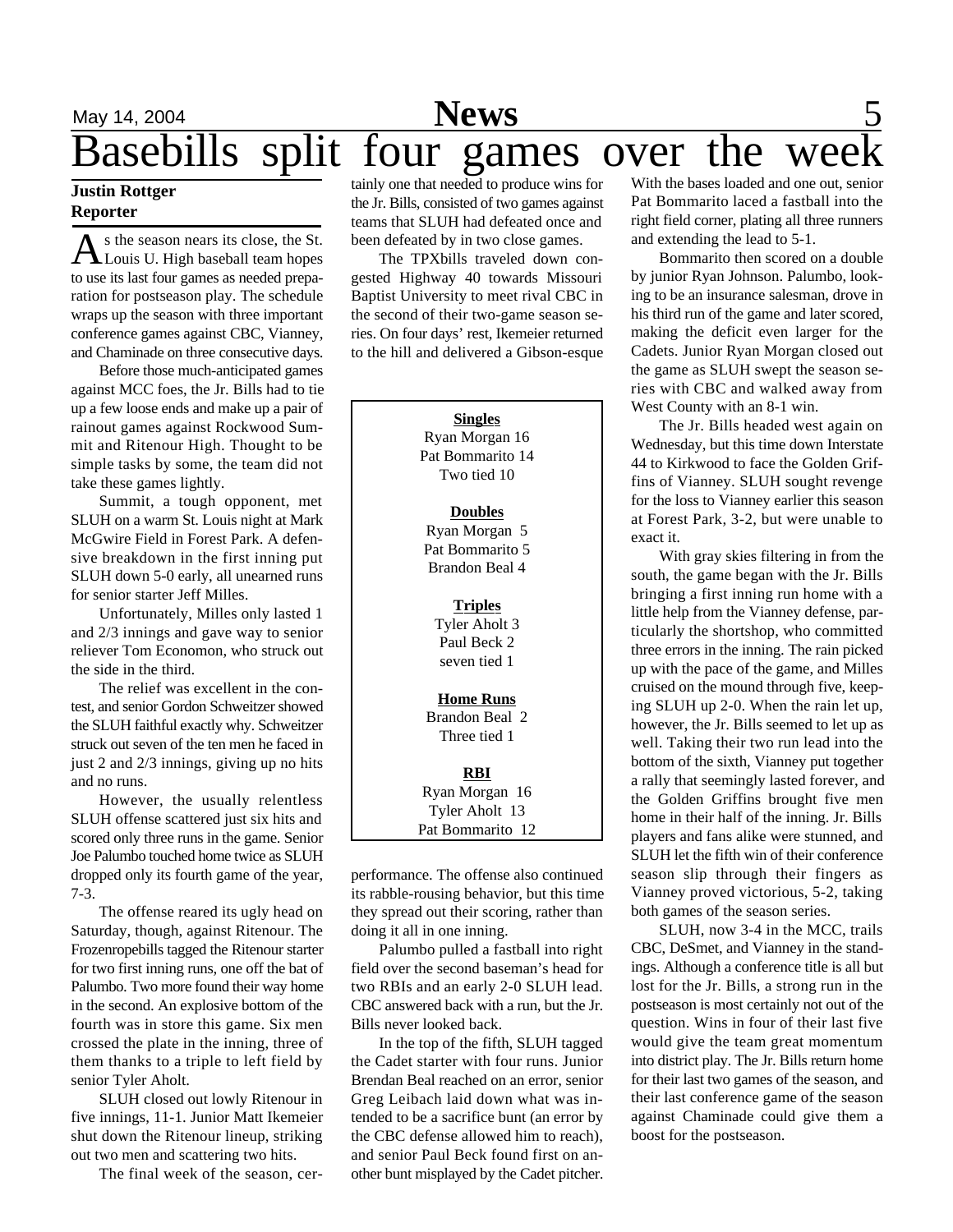# 6 **News** May 14, 2004 Styxbills fall to Spartans

### **Tyler Orf Reporter**

O ver the last week and a half, the St. Louis U. High lacrosse team suffered two devastating losses to strong teams. On Thursday, SLUH faced off against the Lafayette Lancers for the conference championship, only to lose 13-4. The following Tuesday, the Laxbills traveled to DeSmet and again lost, 12-5, in a game that was much closer than the scoreboard indicated.

The stage was set for a classic battle between two strong teams as the Jr. Bills and the Lancers took the field in SLUH's stadium last Thursday night. Despite the setting, the Jr. Bills once again came out flat in the first half. A combination of poor defense and an inability to transition the ball up the field allowed the Lancers to bury eight first half goals. The Jr. Bills could not muster any offense and went into halftime trailing 8-0. The Lafayette defense played a pressure man to man, making the SLUH offense unable to settle down and move the ball efficiently.

SLUH's first goal of the game came on a strong drive from the top right by senior midfielder Sean Kelly, beating the goalie to the lower right hand corner. Lafayette managed three more goals in the third quarter, leaving the score at 11-1.

In the fourth quarter SLUH finally began able to string together a few successful offensive sets. Junior attackman Joe Hof scored two goals on drives from the restraining line, and senior midfielder Dylan Kwapy added another goal. Although Lafayette beat the Jr. Bills 5-4 in the second half, the game ended in a disappointing 13- 4 loss.

On Tuesday night, SLUH lacrosse team looked to be the first team in SLUH lacrosse history to beat a DeSmet varsity lacrosse team. However, an atrocious first quarter on both the offensive and defensive sides of the ball forced the Jr. Bills to play catch up the rest of the game.

At the end of the first quarter, DeSmet had amassed six goals to take a commanding 6-1 lead. Matt Austin scored the lone Laxbills goal, and after driving hard to his left, he beat the DeSmet goalie off stick

**see PROTON, 8**

# Wilsonbills take MCC crown

### **Pat Miller Reporter**

The Agassibills headed into the MCC<br>
Tournament this weekend with great  $\blacksquare$  Tournament this weekend with great confidence after winning the regularseason conference title. With strong performances across the board, the Tennisbills captured the MCC tournament.

In the tournament each team earns two points for winning a singles match and 2.5 points for winning a doubles match. The varsity squad knew they could only score well if both the singles and doubles squads made strong showings, and they did just that.

Sophomore Steve Hipkiss, playing the No. 1 slot, finished second to one of the top players in the area from Chaminade. The other three singles players—freshman Abe Souza, and juniors Jack Horgan and Paul Eschen—each won their respective seeds, gaining a huge advantage for the Jr. Bills. Coupled with a strong showing from the doubles squads, the Wilsonbills ended up taking the title with a score of 18 points. The next highest score was 12.5, placed by Vianney, with DeSmet, Chaminade, and CBC rounding out the standings.

With little rest between matches, the Jr.Bills began district play on Monday, and on the back of strong singles play by the quartet of Hipkiss, Souza, Horgan, and Eschen, SLUH bounced out to a two-point lead over second-place Chaminade. With the singles finals and all doubles matches left to be played, the top two teams in the district will advance to sectionals next Saturday. However, before returning to the playoffs, the Douganbills must first play in the MICDS Tournament early next week.

# Spikebills defeat Spartans to close regular season

### **Ryan Vierling Reporter**

Wednesday night's victory in the match with the DeSmet Spartans was the final game of the season and the end of a two-week winning streak for the Jr. Bill volleyball team. The hard fought match ended in a score of 23-25, 25-21, 25-19.

As coach Terry Quinn said, "It's nice to know when you are going into the playoffs that you can beat the No. 1 seed."

The match was a difficult one, with back and forth scoring for the better part of the first two games. The third and final game had St. Louis U. High building a gradual lead during each serve which culminated in a comfortable score difference. Senior Andy Halaz did a commendable setting job during game one, while senior Bob Unger dished out the assists for games two and three. Junior Joe Guntli had his usual run of over eight kills spread over the three games, with offensive support from senior hitters Andy Lowes and Greg Vollmer.

SLUH's other major victory this past week was a crushing defeat of Vianney last Thursday night.

"We dominated all aspects of the game," said senior Sean Crotty. Coach Quinn added, "The Vianney match was our most solid all-around game. We needed a lot of people to have a big night, and they came through for us."

Next week will be the 2004 MSHSAA Volleyball playoffs. For this round of the playoffs, SLUH will be a part of the CBC tourney. The first game is Monday at 5:00 against Kirkwood at CBC. SLUH ended the official season with a commendable record of 12-5.

*Sisyphus* deeply regrets two errors in the table of contents in the Spring '04 issue: The artwork on page 32 of *Sisyphus* is the work of Jim Lang. The artwork on page 55 is the work of George Caputa.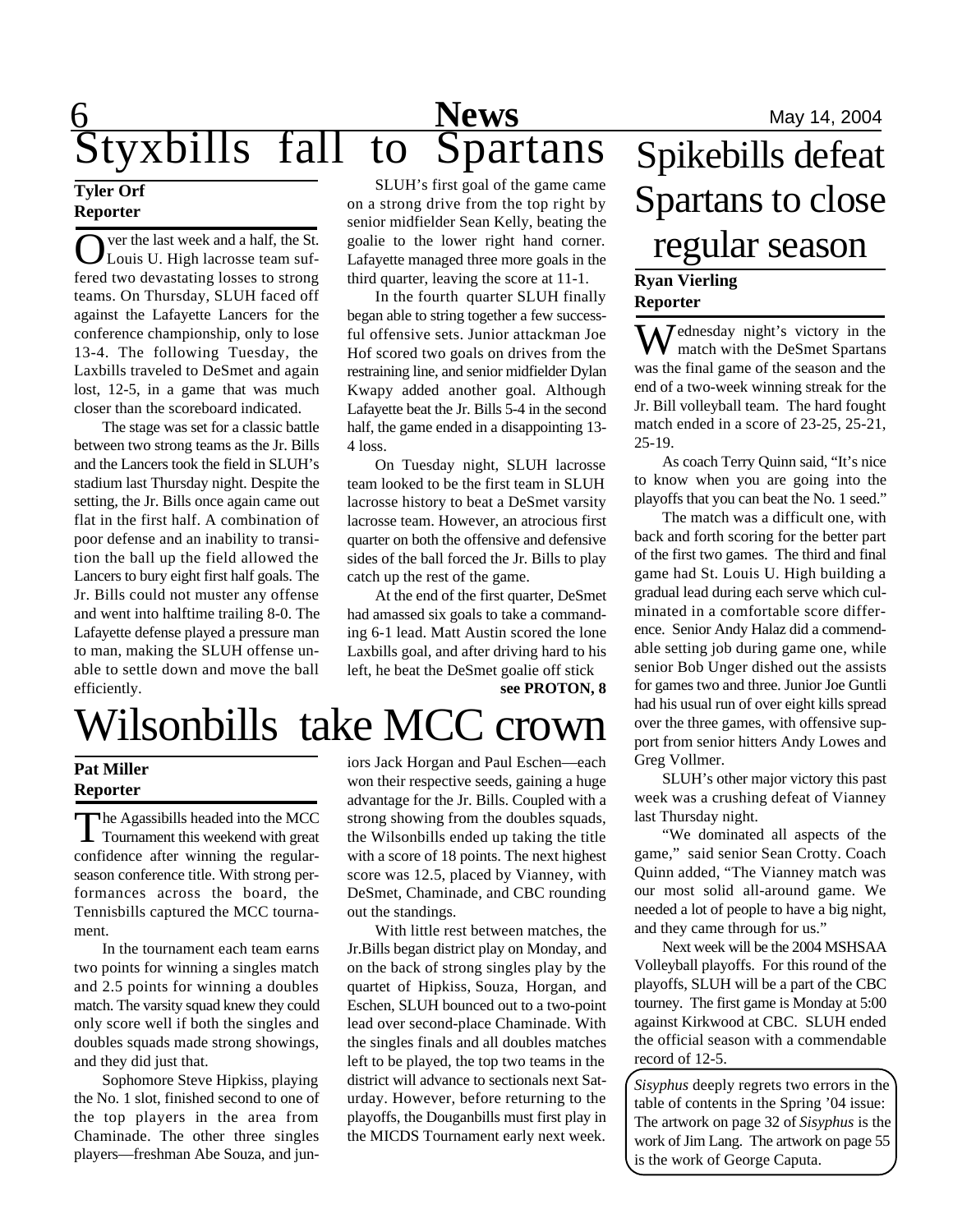### **Dan Heard Reporter**

L ast Thursday, the varsity track team competed at the MCC Championships at Chaminade. Coming into the meet, the team felt they had a good chance of competing for first place overall. However, with a number of sub-par performances, the team finished a disappointing fourth place in the meet.

Sophomore Paul Chaney performed exceptionally well in the sprints, taking second in the 100-meter dash (10.89) and winning both the 200 (21.7) and the 400 (49.7).

Sophomore Ben Murphy-Baum had an excellent performance in the 3200, winning with a solid time of 9:55.8 without any competition.

Now the team looks to have a strong performance at the district meet. SLUH's track team is in a very tough district and will have to run their best races if they hope to advance to sectionals. One key

match-up is that of SLUH's 4x800-meter relay team of junior Charlie Samson and seniors Steve Nagel, John Oliver, and Andrew Linhares against CBC's 4x800 relay team, which took first place at the conference meet.

In the sprints, Chaney will again run against CBC's Kelley Anderson in the 100 dash. SLUH's 4x100 relay team hopes to come back after a debilitating hamstring injury to senior Brent Harvey and challenge CBC for the top spot in the event.

In the throws, seniors Osten Thomas and Tony Cattaneo have a good chance of qualifying out of districts in the discus. Sophomore Cliff Leek, who has been steadily improving all year, looks to have another standout performance in the shot put and qualify for sectionals.

In the jumps, freshman Steve Rivers looks to have a breakout performance in the triple jump to compete for a top spot at districts, and Harvey will return to the long jump for the first time since the second meet of the season. At the McCluer North Invitational, the season's first meet, Harvey jumped an incredible 20-4. If he can come up with another outstanding performance, he should be able to qualify for sectionals.

All of the coaches are anticipating a strong performance from the team at districts. Following the let-down at conference, the entire team has been working very hard this past week. In a team meeting, head coach Jim Linhares stressed the importance of focus coming into the district meet.

Coach Tim Chik said he is "expecting great things" from the team at tomorrow's district meet.

Sprint coach Spencer McCall is looking forward to "seeing people come out and execute the way we've been practicing all year."

The meet begins tomorrow morning at 9 a.m. at University City. Please come out and support the team.

# Birdiebills close out disappointing season *Golf team loses final match of year by 18 strokes*

### **Matt Koch Reporter**

W ith the district tournament behind them and thoughts of summer in front of them, the Albatrossbills entered their last week of play for this year's season. First, on Monday, was a match against St. Francis Borgia, a team that the Jr. Bills had convincingly defeated earlier in the season. The match took place at Franklin County Country Club.

Seeing as there was really not much left to compete for this year, head coach Greg Bantle decided to let some of the freshmen get a chance to compete at the varsity level. Paul Scioneaux, Sean Hukenbeck, and Steve Klostermeyer all played in their first varsity matches and represented the JV very strongly. Also

playing in the match were seniors Matt Koch, Pat Neuner, and Dan Pimmel, and sophomores Mike Doherty and Steve Azar. Monday marked the last golf match of their SLUH careers for Pimmel and Neuner.

After arriving late to the match, giving them very little time to loosen up, the Bantlebills were manhandled by Franklin County's lightning quick greens and thick rough. Azar shot the team's lowest score with a 42, and the Jr. Bills walked away with a disappointing 18-stroke loss.

Tuesday brought the Golfbills to the beautiful Fairfield Golf Course in Columbia, Ill. to face off against St. Mary's. Looking to spice things up a little bit, Bantle and the St. Mary's coach agreed to let the teams play a scramble. A scramble

is where each player on the team hits a ball from the same spot and they each play the next shot from the best lie, and so on.

The Birdiebills had three pairs: juniors Kyle Ortmann and Matt Bartch, Azar and Doherty, and juniors Steve Lestmann and Tom Junker, and, because they were one player short, Koch played by himself but was allowed to play two balls from each spot. The pairings of Ortmann and Bartch, and Azar and Doherty each shot the low score of the match with a 2 under par, 33. Lestmann and Junker shot 1 under par (35), and in his last career match Koch shot a  $36 (+1)$ .

The season is now finished for the Jr. Bills, and although they did not have their best year to date, it was definitely the most fun.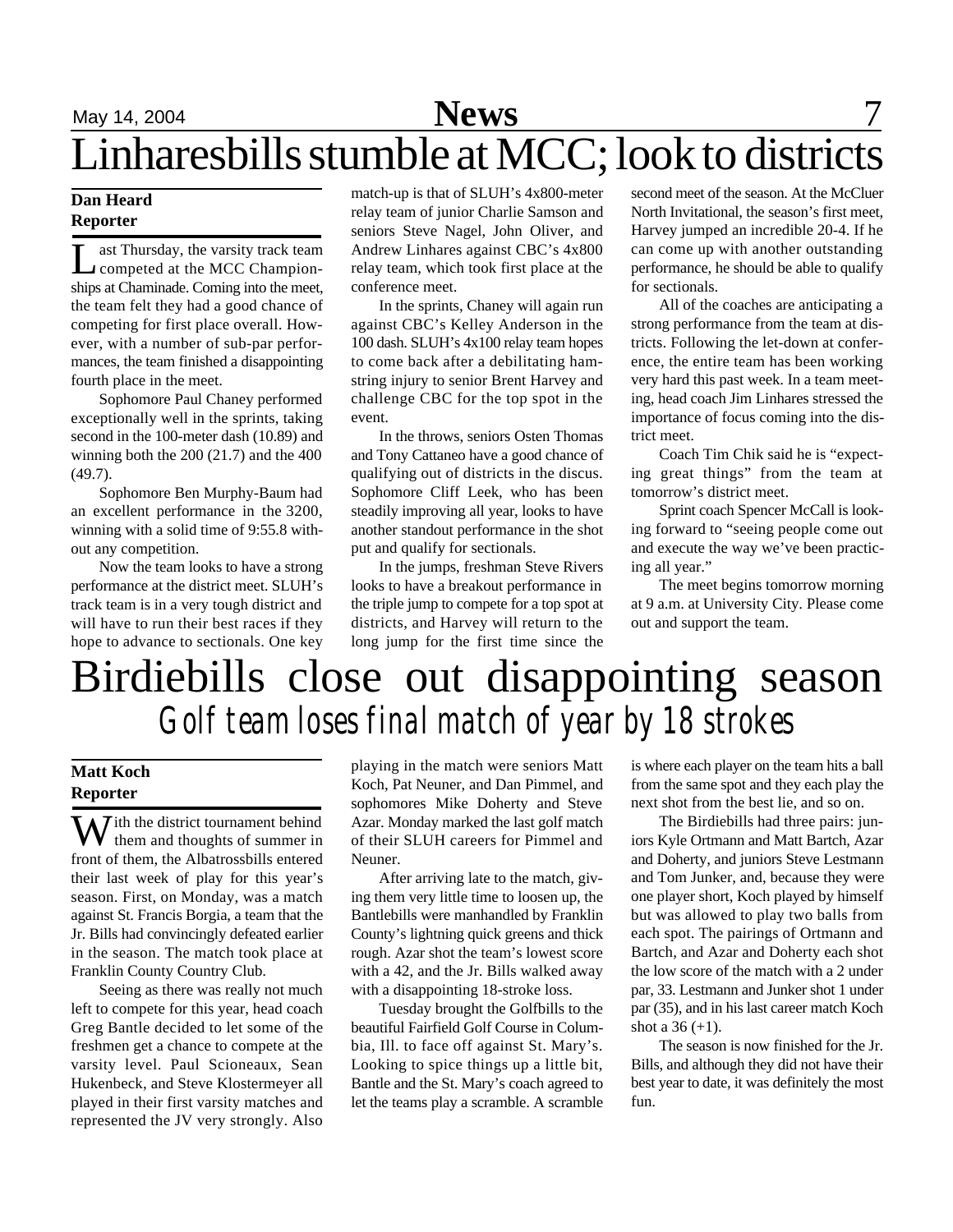# PROTON

### side.

In the second quarter, the defense stepped it up, led by the stellar play of senior goalie Ben Zaegel, and did not allow a goal. However, the offense was unable to capitalize on a strong defensive quarter and dig themselves out of a hole, and DeSmet went into halftime leading the Jr. Bills by the score of 6-1.

In the third quarter, the Jr. Bills began to move the ball up the field while giving the attack more chances to put the ball in the net. Hof started a four-goal run by beating the Spartan goalie off-stick side. SLUH then received a lucky break when a Hof pass across the crease was deflected into the goal by a Spartan defenseman. Later, senior attackman Tyler Orf added two goals to bring the Jr. Bills to within four goals at 9-5.

In the fourth quarter, a Spartan midfielder received a three-minute

(from 6) unreleasable penalty for using an illegal stick, and, with the momentum in their favor, the Jr. Bills were poised to make a comeback. However, the man-down defense of DeSmet pressured the Laxbills' usually reliable man-up squad. Had the SLUH offense been capable of moving the ball quickly and smartly, they would have found themselves with wide open look after wide open look. Despite three

or four good shots which did not find the back of the net, the man-up offense could not score once during over five minutes of DeSmet penalties in the fourth quarter alone.

Despite the intensity and determination of the team, the first quarter defensive lapse and the unforgivable man-up problems cost SLUH lacrosse a game that could have profoundly changed their season and provided the team with the momentum needed to do well in the upcoming playoffs.

### **8** May 14, 2004 Freshmen pitch in on day of service

In the spirit of the Jesuit motto "Men for Others," last Saturday the freshmen n the spirit of the Jesuit motto *"*Men for had their day of service. One hundred and twenty-nine freshmen attended, splitting up into four groups at three locations: Klondike park in St. Charles, Suson Park in South County, and Lion's Den Retreat Center in West County. The volunteers moved mounds of dirt and prepared the retreat center for the busy summer season through yard work. Even though a fair number of the freshmen ended up with poison ivy, the general feeling at this day was that it was a great way to help others.

—compiled by Andrew Mueth

**2004 water polo Captains** Tim Heafner Tim Szewczyk

### Students bid farewell to seven at end of the year liturgy



**Bob Overkamp greets Eric Buchholz at Wednesday's liturgy after Buchholz honored Overkamp with an exuberant, humor-filled farewell speech.**

Last Wednesday, SLUH held an all-school liturgy to celebrate Mass with the seniors for the last time before they leave SLUH as students. In addition to the seniors, the school wished a good-bye to faculty members Joe Gavin, Bob Overkamp, Suzanne Walsh, Brian Christopher, S.J., Sally Anthony, Chris Schaeffer, and Sean Conway, who are leaving after this year.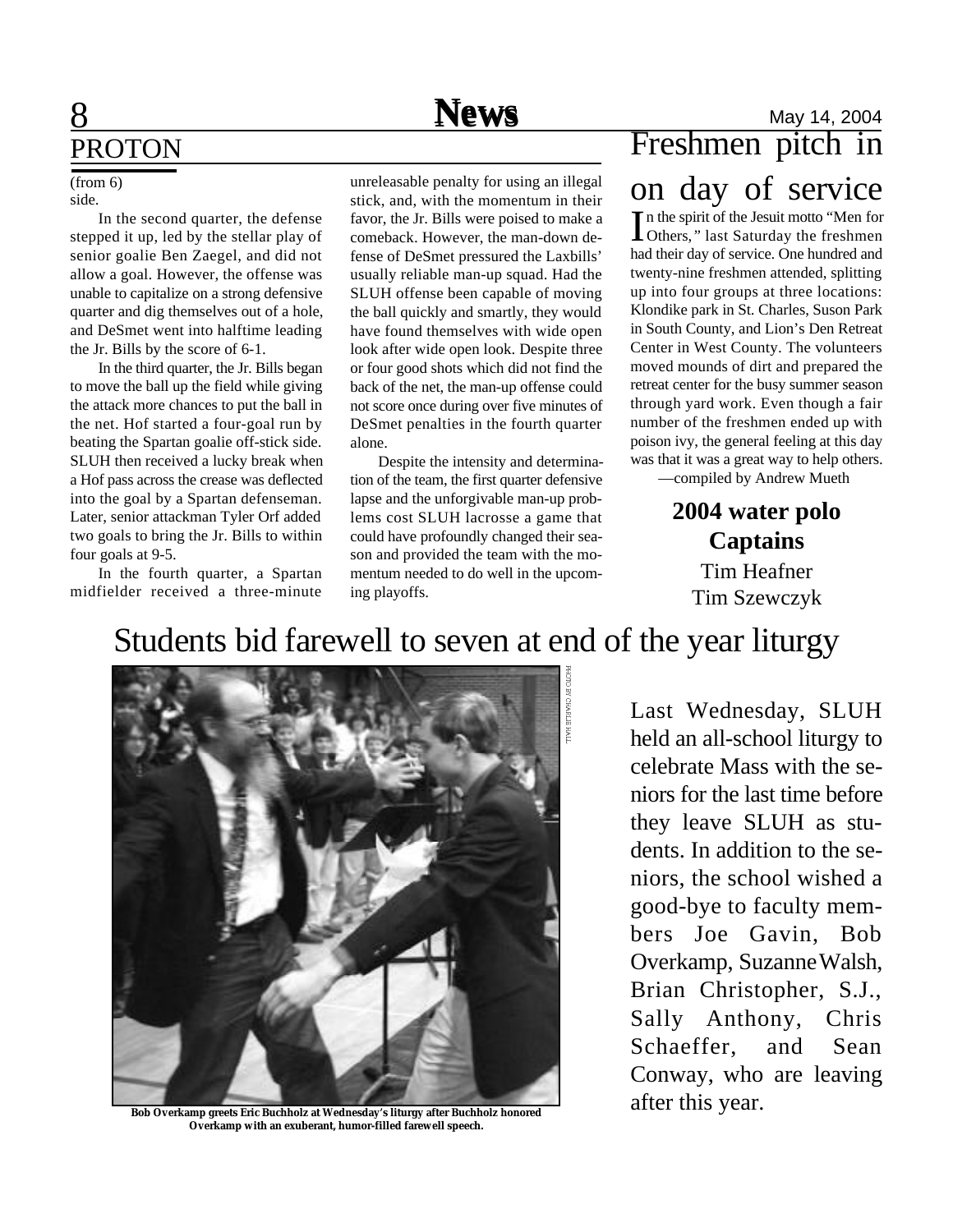## May 14, 2004 **Feature** 9 uillbills: the pens of the SLUH facult

### **Brian Kane Editor in Chief**

What's in a pen? To some people, a pen can become more than just a clever combination of metal, ink, and the occasional spring. Among the St. Louis U. High faculty, some have gotten to the point where they can settle down with a good pen. Others, however, are still on the lookout for something a little more serious than a throwaway Bic.

After Wednesday's all-school liturgy, Assistant Principal for Student Affairs Eric Clark recognized seniors with acceptable behavior and attendance records. Some received keychains and some received lunch money. But they all received a certificate and, more importantly, an engraved pen. According to Clark, he

awarded approximately 120 Navy Twist Laser Deluxe pens to seniors that day.

So what kind of a pen does Clark himself use? "Whichever one Mrs. Maurer hasn't taken yet," he joked. "Every time I look for a pen I can't find it because Mrs. Maurer took it." Clark said that he is now considering alleviating the problem by giving Maurer a box of pens as part of his appreciation gift for her at the end of next year.

Computer teacher Tim Rittenhouse has also found it hard to have fidelity to a single pen. "The only kind of unique pen that I use is my finger when I use the smart board," he said. His work around the computer lab supplies him with a wide variety of pens left behind by careless students. One such pen had an American flag on the end that glowed when it was writing.

At one point in his life, however, Rittenhouse almost began a relationship with a special pen of his own. While Rittenhouse was working at an Abercrombie & Fitch store during college, a customer accidentally left behind a Mont Blanc pen, which was worth roughly \$300 according to Rittenhouse's estimation. Since no one knew who the customer was, Rittenhouse's manager agreed to let him take the pen if the owner did not come looking for it within a week's time. Unfortunately, after five days the

owner did return looking for the pen. "It just wasn't meant to be," said Rittenhouse.

Spanish teacher Charles Merriott, however, has found that special something and has been in a monogamous pen relationship since 1985 when he was given a Gold Cross pen for his work with the DuBourg student council. "I never thought I would have it longer than a year," he said. The road has not always been easy—a few ink replacements have been necessary over the almost twenty years. But the pen is still free of any dents or blemishes and is serving him well. Naturally, Merriott has become very protective of his pen during this time. "Nobody uses my Gold Cross," Merriott said.

"I do like fountain pens," said computer consultant Bob Overkamp. Unfortunately, he recently lost his newest one, which

> he bought in Milwaukee. "I've found that I can hold on to expensive pens longer," he said. Alas, paying more for a pen does not necessarily make the pen immune to being lost, as he added, "Even so, I've lost a lot of expensive pens."

English teacher Chuck Hussung is also a fan of fountain pens. He started using Schaeffer fountain pens in college, but he said that they were cheap and got a lot of ink on his fingers. It was not until after he began teaching at SLUH that he starting using Parker Vector fountain pens, which he

says run roughly \$5 apiece and do not leave ink on the writer's fingers. However, while Office Max sold the pen, the store did not sell ink cartridges so Hussung was forced to send away for them. Hussung added that, in one of life's little ironies, the store recently started selling the cartridge but it no longer sells the pen.

Hussung said that he has a problem with losing his pens. "The only way I can not lose them is to not take them out of the house," he said. He conceded that this cuts down on their usability. He now owns a Waterman Phileas fountain pen that he leaves at home to write postcards. As for the Vector, Hussung has learned that it is available on the Internet and is hoping to get one for a reunion as a gift for his upcoming birthday. Of course, he is prepared for the possibility that such a happy birthday might not